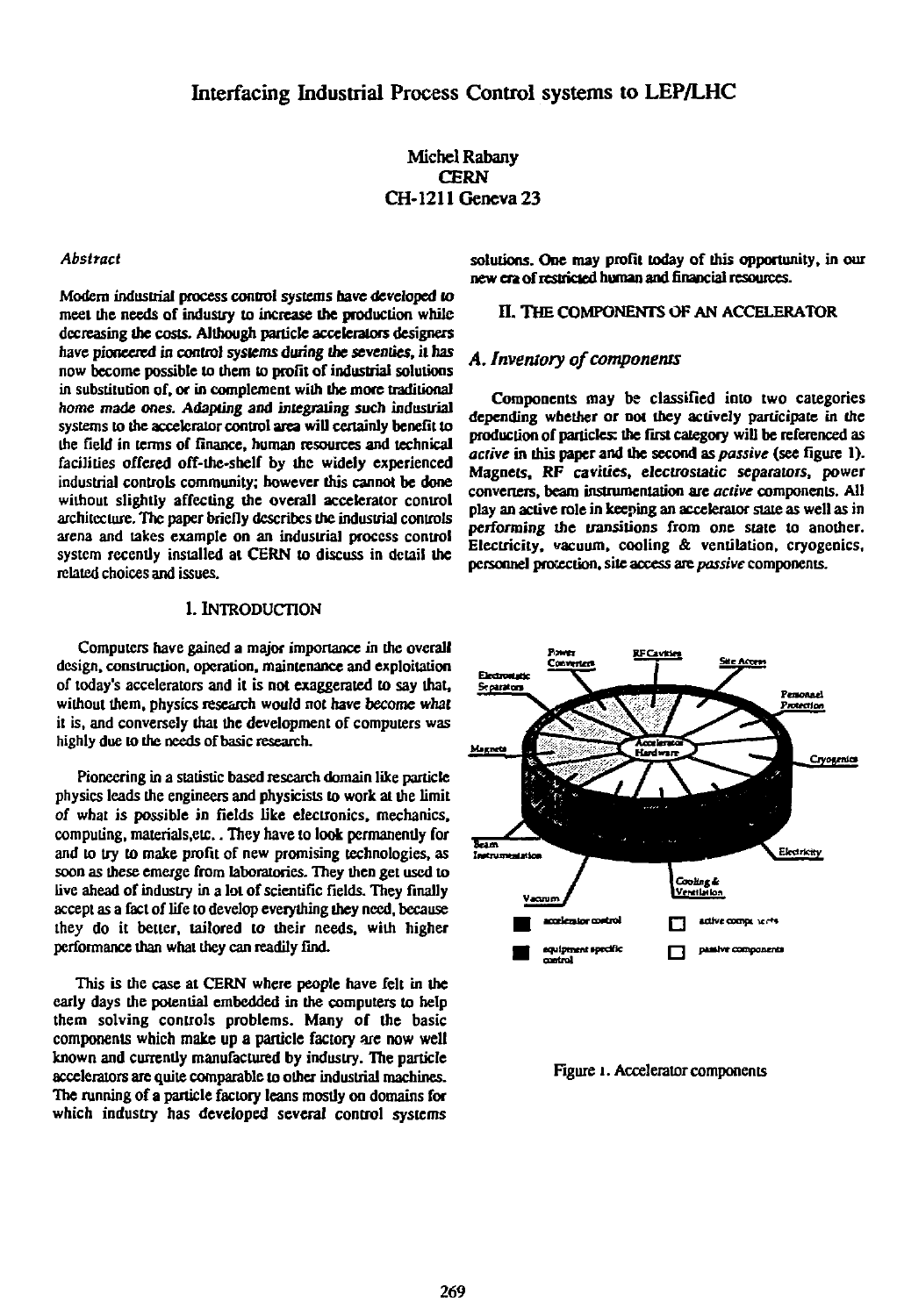**Although all these components possess their own process control layer which the operator accesses through the accelerator control system, a component represents a lot of similar devices geographically distributed along the accelerator. Therefore the architecture of the overall control system has to cope with both aspects of large variety of components and wide spread of equipment along the accelerator. This explains the two views which have always developed in the past. People responsible for their equipment like to have an overview on all their equipment through component oriented consoles whereas people responsible for the control of the overall accelerator want to operate from an accelerator oriented console. There is no reason why the accelerator control system can not be designed to offer the openness which is necessary to marry these two requirements.** 

# **III. THE INDUSTRIAL CONTROL OFFERINGS**

# *A. Domains of application*

**Industrial control systems have considerably developed since the seventies. They are present in industrial fields like energy production, electrical energy transmission and distribution, pharmacy, chemistry and petrochemistry, food industry, metalworking industry, paper manufacturing, glassworks, cement works, transportation, etc. . From this large variety of fields of applications, industry has gained a lot of experience. Figure 2 shows the functional layers which have been identified by industry and on which common hardware and software is built, allowing the research and developments cost to be shared between the different buyers [1],** 



**Figure 2. Industrial control functional layers** 

# *B. The two views B. The different solutions*

**The industrial control market may be divided in two big categories.** 

**The first one includes the Distributed Control System (DCS) supplies. They are provided by manufacturers issued from two different origins: big Programmable Logic Controller (PLC) makers or computer makers. All these suppliers offer complete control solutions with basically the same features:** 

- **PLCs and full range of In/Out (I/O) interfaces to connect to sensors, actuators, etc.**
- **redundancy capability for I/O interfaces, controllers,**  power supplies, cabling, etc.
- **environmental hardening**
- **local operating facilities**
- **multi-layered communication**
- **engineering tools for configuring, tuning and documenting**
- **color graphic operator interfaces for process control view or system overview with logging, trending, archiving and alarm management facilities**
- **application support including installation, commissiordng, training and maintenance**

**The other category of supply is aiming at simplicity and low pricing. Their manufacturers have limited their offerings to the bottom layers and have in mind the supply of laboratories, restricted test facilities, and non distributed equipment.** They offer:

- **PLCs with restricted capacity in number of I/O points**
- **simple communication (RS232, etc.)**
- **limited graphic operator interface for process control view, with some logging, trending and alarm facilities**
- **primitive engineering tools for configuring**

**In order to fill in the gap between this small scale solution and the complete one, other companies have developed very sophisticated process oriented application enablers software packages on different standard hardware (PCs, Vaxstations, etc.) and software (UNIX™, DOS, OS/2™, etc. ) platforms They provide interfaces to most of the PLCs. They have an unbeatable openness and attempt to integrate all the possible features one might expect to help configuring, tuning and supervising. A lot of attention has been paid to the application programming facilities and environment with graphics and animation editors, all kinds of operator inputs (keyboard, mouse, trackball, touch screen), math functions, logic operations, batch functions, graphic and language base programming facilities, time scheduled events and intervals, real-time and historical trending, alarm monitoring, supervision and logging, report generation,** *etc..*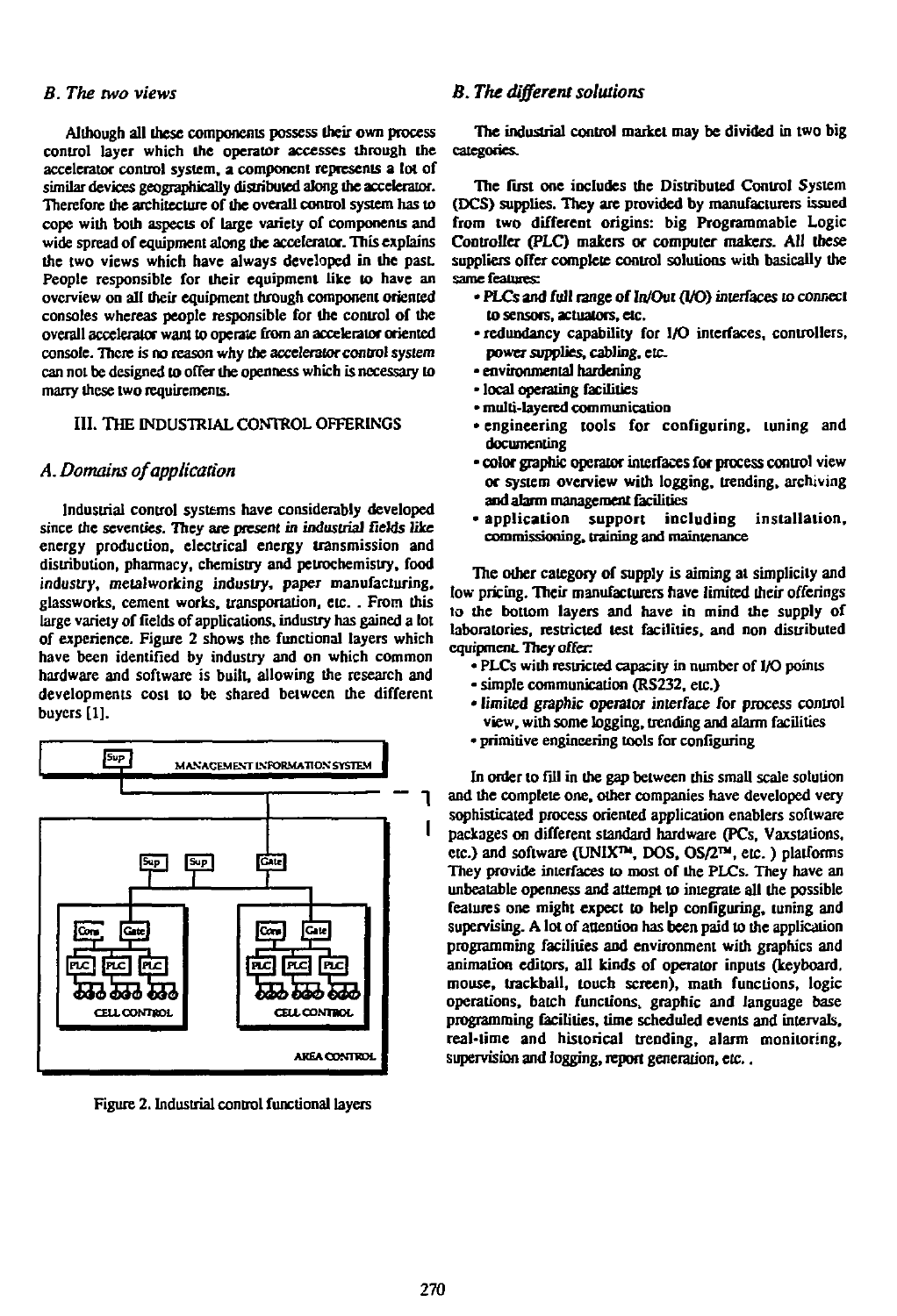**In the first category there are less than thirty suppliers in the world and seven of** *them* **snare more than two third of the market (see figure 3). The actual solutions they propose are**  very much proprietary, both at the hardware and software level. **Due to their size and the commitment to preserve the investments of their customers, they have lo keep compatibility during the evolution of their products. This is a very heavy constraint** 



**Figure 3. Worldwide DCS market shares** 

**The second category is much more crowded and is occupied by hundreds of equipment manufacturers. They could care less about customers' investments as the cost of their supply is much more affordable. The market is covered by equipment manufacturers, laboratories and simple test systems. Examples of such supplier are Salt, Makmodul, SAIA. etc.. The big manufacturers of DCS are also offering products in that category. Industrial control application enablers package suppliers have names like FactoryLink™. Wizcon™, inTouch™, etc..** 

# *D. Use of industrial controls in accelerators*

**Among the two categories of components in an accelerator, the** *passive* **components are the one which fit naturally with industrial control, as they run independently of the particle manufacturing process. Their processes do not fundamentally differ from those of similar equipment currently used in other factories, except for cryogenics for which there is not much experience in the world in the industrial production of very low temperature refrigerated helium.** 

**The** *active* **components present lo the control system very strong constraints. They are tightly coupled to the beam and, for an accelerator operator, are real-time process control elements. Those are nonnally attached to PLCs in an industrial control environment. Industry does not yet offer solutions matching large geographical spread together with tight real-time constraint** 

# *C. The contenders* **IV. LEP ENERGY UPGRADE**

#### *A. LEP 200 new equipment inventory*

**LEP is die latest CERN leptons collider which came into operation in 19S9. Its energy is currently limited to SO Gev per beam but provision was made, at the design stage, for**  *most Of* **the equipment to allow for an increase in energy to almost 100 Gev per beam, in a second round. This energy increase project [2] is now on the way and is planned by die year 1994. The major differences widi the actual machine come from the. new 192 accelerating RF superconducting cavities, which will be installed in the four even interaction points of LEP. Each of (his even point will be equipped with a cryoplant [3] having a cooling power of 12 kW at 4 .5 K temperature. Other modifications concern:** 

- **the replacement of the eight superconducting low-beta quadrupoles for anolher set of eight with a higher gradient (36 T/m-»55 T/m)**
- **two additional electrostatic separators at each even interaction point**
- **new collimators at the end of the even arcs to shield the superconducting cavities from synchrotron radiation**
- **a few new beam position monitors**
- **forty new power converters, which added to the redistributed existing ones will extend the possible operation energy of die magnets from 65 to 100 Gev**
- **an increase in electrical power from 70 to 160 MW and its distribution**
- **eight new cooling lowers in correspondence widi the electrical power increase**

# *B. Industrial controls for LEP 200*

**LEP has been completed in 19S9. Although industrial controls have been sparsely used in cooling** *&* **ventilation and emerging cryogenics, Iheir general introduction was not**  supported at that time by any coordinating body or task force. **Trie problem of their integration in the overall control system was either treated as a single case or neglected. Since then, we have undertaken to study carefully die problems which will be posed by dieir wider introduction trying, in association widi industry, to find harmonious solutions.** 

**The first opportunity is given by the LEP energy upgrade. As may be seen from the above list of modifications, the major change concerns RF superconducting cavities and**  cryogenics. The other modifications are either a replacement or **a minor extension of existing equipment- Cryogenics is far die best candidate for a first full industrial control implementation as it has a fair size, it belongs to die well fitted presumed category of** *passive* **components and HERA is making a similar trial with it [4]. In addition, time is just right to make diis attempt as CERN is facing new economical conditions where die budget has to be kept constant while the human**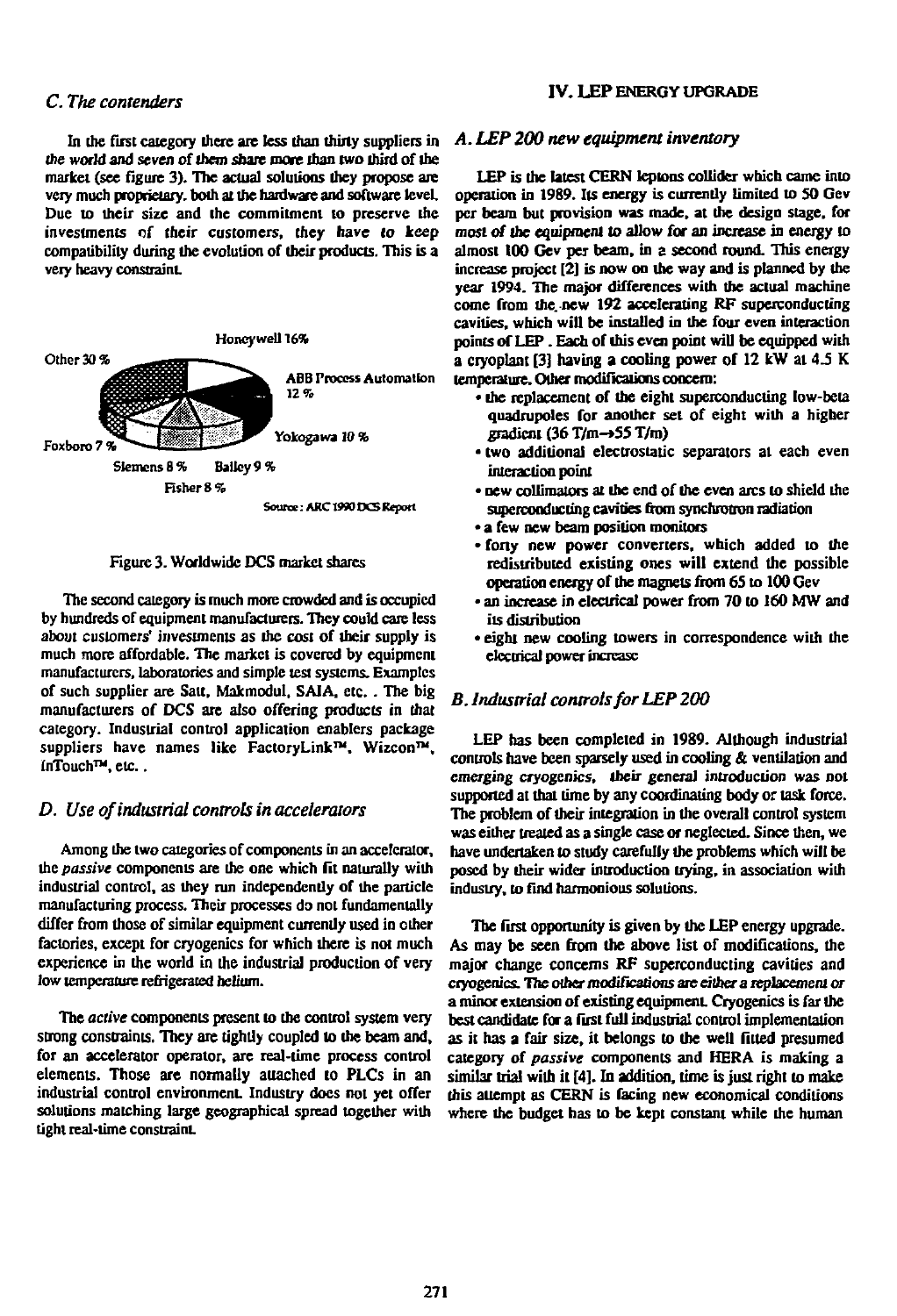**diminution level.** 

**A specification was worked out under the responsibility of one cryogenics expert [5] who had the original idea of getting the control industry involved. It included the supply, installation and commissioning of:** 

- **toe hardware to interface to the different components of the cryoplant, i.e. compressors, cold boxes and cooled helium distribution**
- **the operating consoles and peripherals**
- **the basic system software with the various engineering tools**
- **the application software to run the processes and supervise the overall installation. Definition of the processes is a joined effort between the cryoplant components manufacturers and CERN cryogenics experts**

**The dimension of the overall cryogenics control system is in the order of 15000 I/O connections. The tender gave several positive responses, offering acceptable solutions and was adjudicated in April this year.** 

**Although some guidelines were given in the specifications, integration in die CERN environment was left much more open as the best solution has to be found through various possibilities in a joined effort with the supplier.** 

**The large area covered by the facilities existing at CERN has imposed the building of a large and well structured communication network on the CERN site. The basic communication system is a Time Division Multiplex (TDM) which runs over either coaxial cable or optic fibers, where the level of radiation permits it. This system follows die G703 recommendation of the CC1TT (6). The TDM offers a** *variety*  **of services for the operation of the accelerator: computer networks, timing systems, data transmission, digital telephone exchange, etc..** 

**The operation team of the particle accelerator sits in the**  Prévessin Control Room (PCR). The specialized cryogenics **equipment will be controlled globally from a central location, the Cryogenics Control Room (CCR). The processes controlling cryogenics has to run inside computers situated in a Cryogenics Equipment Room (CER) near die equipment, all around die accelerator. Figure 4 shows die basic layout.** 

**Supervision from the CCR needs reliable communication between the CERs and the CCR. For this purpose, the industrial control supplier was given die choice of either using point to point links via special supplier proprietary interfaces connected to private TDM channels or to make use of the computer network via die IEEE 802.5 (token passing ring) or**  IEEE 802.3 (Ethernet) standards. The usage of TCP/IP **(Transmission Control Protocol/Internet Protocol) has been**  recommended. Tests of the different solutions have been

resources are regularly reducing towards a twenty per cent planned for the end of this year in a joined effort with the **supplier.** 



**Figure 4. Cryogenics in LEP 200** 

**Cryogenics as** *a passive* **component does not need very tight connection widi die PCR. Cryogenics process operating states, a subset of die alarms and general diagram displays are sufficient to inform tbc accelerator operators of die cryogenics behavior. But provision has been made to allow for some restricted and well protected commands in order to** *gel* **rid of eventual abnormal process behavior waiting to be understood and cured.** 

**Industrial control suppliers currently offer solutions based on standard platforms to connect their system to the plant network. One U.VAX 3100 running VMS and linked to Ethernet will give this possibility, by means of an access library available from die supplier, to access any equipment connected on its control system. Accelerator operation oriented data collection and restricted access will be easily implemented. All this is planned for installation before die end of this year.** 

### *V.UiC*

# *A. LUC equipment inventory*

**LHC is die future CERN Large Hadron Collider to be installed above LEP in die same 27 kilometer tunnel. This machine will accelerate particles and hold diem on a circular**